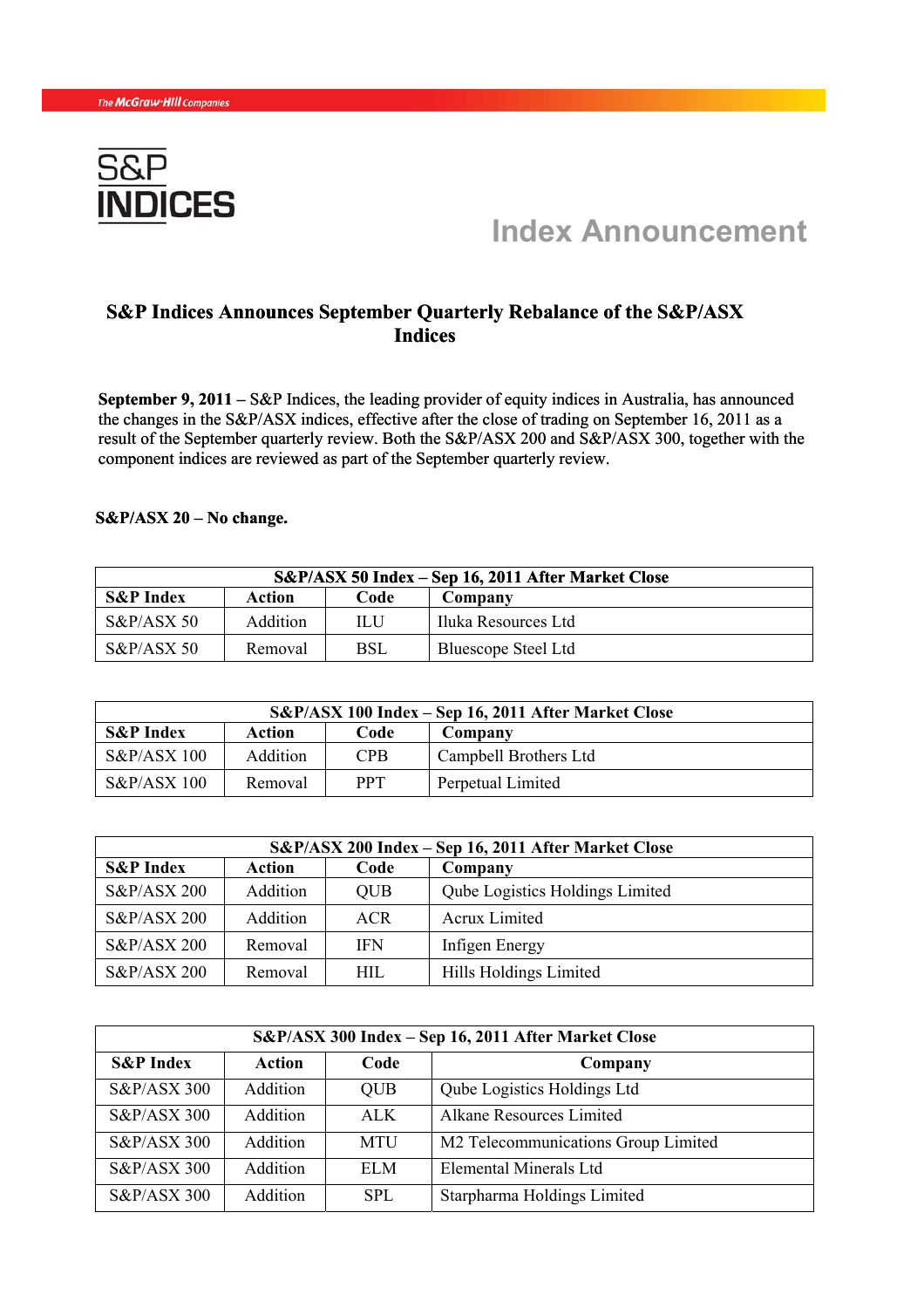| <b>S&amp;P/ASX 300</b> | Addition | <b>FML</b> | <b>Focus Minerals Ltd</b>                    |
|------------------------|----------|------------|----------------------------------------------|
| <b>S&amp;P/ASX 300</b> | Addition | GGG        | Greenland Minerals & Energy Ltd              |
| <b>S&amp;P/ASX 300</b> | Addition | <b>TGA</b> | Thorn Group Ltd                              |
| <b>S&amp;P/ASX 300</b> | Addition | <b>PRR</b> | Prima Biomed Ltd                             |
| <b>S&amp;P/ASX 300</b> | Addition | <b>ALD</b> | Allied Gold Mining PLC                       |
| <b>S&amp;P/ASX 300</b> | Addition | <b>STB</b> | South Boulder Mines Ltd                      |
| <b>S&amp;P/ASX 300</b> | Addition | <b>SSN</b> | Samson Oil & Gas Ltd                         |
| <b>S&amp;P/ASX 300</b> | Addition | <b>TGS</b> | <b>Tiger Resources Limited</b>               |
| <b>S&amp;P/ASX 300</b> | Addition | <b>HUN</b> | Hunnu Coal Ltd                               |
| <b>S&amp;P/ASX 300</b> | Addition | <b>DCG</b> | Decmil Group Ltd                             |
| <b>S&amp;P/ASX 300</b> | Addition | <b>CCP</b> | Credit Corp Group Limited                    |
| <b>S&amp;P/ASX 300</b> | Removal  | <b>CNP</b> | <b>Centro Property Group</b>                 |
| <b>S&amp;P/ASX 300</b> | Removal  | <b>MEO</b> | MEO Australia Limited                        |
| <b>S&amp;P/ASX 300</b> | Removal  | <b>BKY</b> | <b>Berkeley Resources Ltd</b>                |
| <b>S&amp;P/ASX 300</b> | Removal  | <b>API</b> | Australian Pharmaceutical Industries Limited |
| <b>S&amp;P/ASX 300</b> | Removal  | <b>SFH</b> | Specialty Fashion Group Ltd                  |
| <b>S&amp;P/ASX 300</b> | Removal  | <b>CUS</b> | <b>Customers Limited</b>                     |
| <b>S&amp;P/ASX 300</b> | Removal  | NDO        | Nido Petroleum Limited                       |
| <b>S&amp;P/ASX 300</b> | Removal  | <b>ASZ</b> | ASG Group Ltd                                |
| <b>S&amp;P/ASX 300</b> | Removal  | <b>PPX</b> | PaperlinX Ltd                                |
| <b>S&amp;P/ASX 300</b> | Removal  | <b>RHG</b> | <b>RHG Ltd</b>                               |
| <b>S&amp;P/ASX 300</b> | Removal  | <b>MCP</b> | McPhersons Ltd                               |

| S&P/ASX All Australian 50 Index – Sep 16, 2011 After Market Close |          |            |                            |  |
|-------------------------------------------------------------------|----------|------------|----------------------------|--|
| <b>S&amp;P</b> Index                                              | Action   | Code       | Company                    |  |
| S&P/ASX All Australian 50                                         | Addition | ШU         | Iluka Resources Ltd        |  |
| S&P/ASX All Australian 50                                         | Addition | <b>GMG</b> | Goodman Group              |  |
| S&P/ASX All Australian 50                                         | Removal  | OST        | OneSteel Ltd               |  |
| S&P/ASX All Australian 50                                         | Removal  | BSL        | <b>Bluescope Steel Ltd</b> |  |

| S&P/ASX All Australian 200 Index - Sep 16, 2011 After Market Close |          |            |                             |  |
|--------------------------------------------------------------------|----------|------------|-----------------------------|--|
| <b>S&amp;P</b> Index                                               | Action   | Code       | Company                     |  |
| S&P/ASX All Australian 200                                         | Addition | <b>QUB</b> | Qube Logistics Holdings Ltd |  |
| S&P/ASX All Australian 200                                         | Addition | <b>ACR</b> | Acrux Ltd                   |  |
| S&P/ASX All Australian 200                                         | Addition | <b>IDL</b> | Industrea Limited           |  |
| S&P/ASX All Australian 200                                         | Removal  | <b>MCR</b> | <b>Mincor Resources</b>     |  |
| S&P/ASX All Australian 200                                         | Removal  | <b>IFN</b> | Infigen Energy              |  |
| S&P/ASX All Australian 200                                         | Removal  | HIL.       | Hills Holdings Limited      |  |

Any changes to constituent share and IWF data can be viewed in the pro forma files delivered to client ftp accounts.